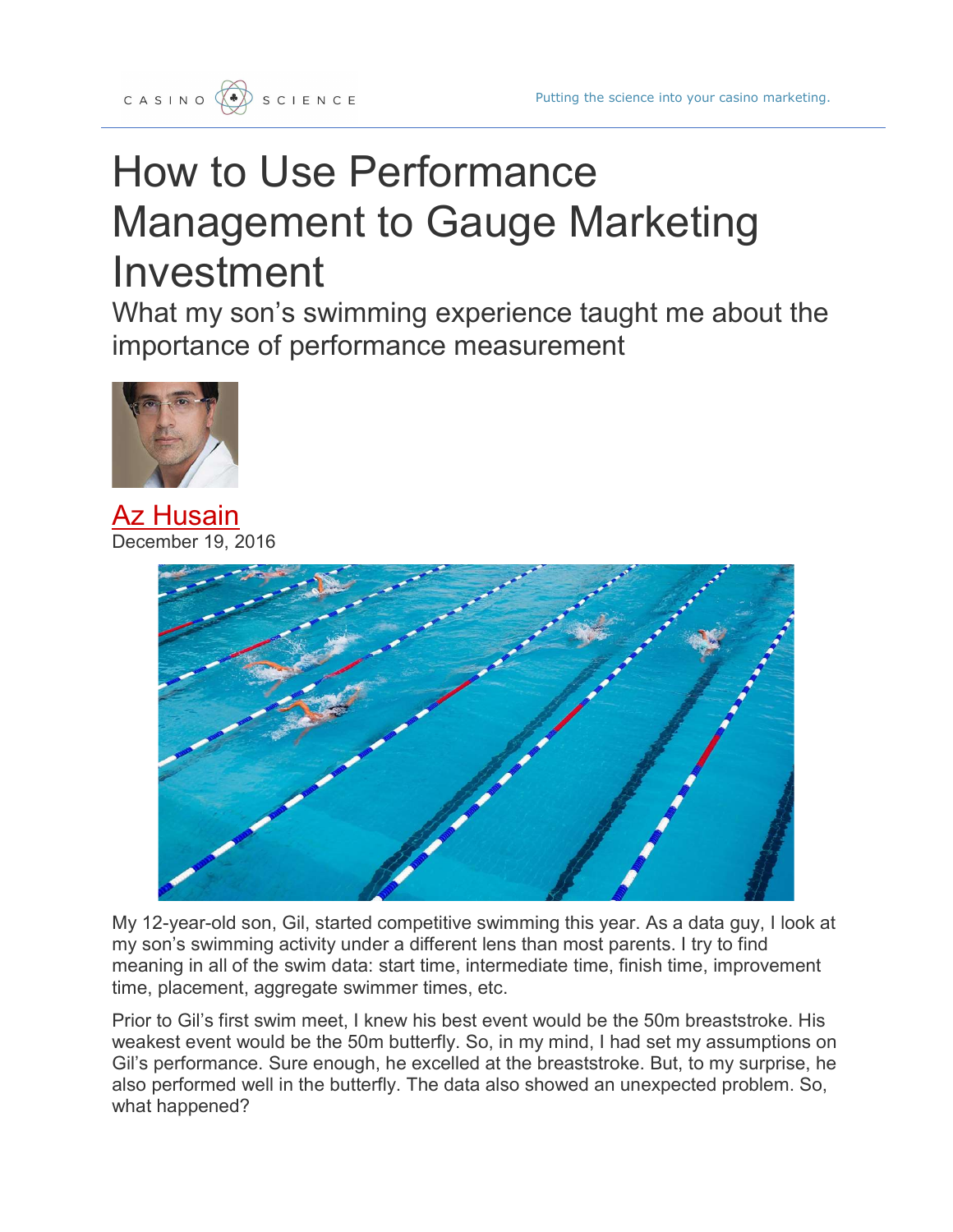At the start of Gil's 50m butterfly, he entered the water in a weak position. He was last off of the starting block, and didn't jump out far enough. His time underwater before breaking to the surface was short, which meant he needed to start into his stroke sooner, which is a disadvantage. (Off the block swimmers try to stay underwater as long as possible to maximize their start speed before surfacing.) I was already thinking that a slow start along with a weak stroke would likely mean a finish close to the bottom. But, to my surprise, Gil made up the time and finished 3rd.

The strength of his butterfly stroke surprised me. But, the data actually revealed a larger, looming problem. I began to see a pattern in most of Gil's swimming heats across all events. He was consistently slow off of his start (usually placing last), but in most heats made up the difference, as evidenced by his intermediate time and finish placement. If his start time were better, he could significantly improve his finish time.

It was clear that starts were causing him problems. But the problem also represented a clear opportunity to take some directed action that would greatly improve overall performance.

With any marketing investment, you start with assumptions on how you believe the investment will perform. You won't know with complete certainty the payoff, until you review the data and capture some insight. And the actuals might be very different from your assumptions.

## A superficial analysis of the investment could hide a number of looming problems:

- High conversion rate on a promotion, but low absolute return
- Marginal ROI, but high promotion cost of sales
- Weak promotion redemption for players with high ADT

## Some things to consider when evaluating your marketing investments:

- 1. Always measure  $-$  if you can't measure the outcome or evaluate progress with key performance indicators, then you should question the investment.
- 2. Use a common measurement framework always evaluate your performance across a standard set of metrics.
- 3. Take action when necessary  $-$  if you see something that is not working, use that knowledge to change behavior.

As for Gil, he spent the next several weeks working on starts in additional private lessons with his coach. His hard work paid off. He shortened his start time by almost 3 seconds, which also increased his momentum and speed. At the Washington State Fall Divisionals, Gil finished 8th overall – not bad, for his first year swimming.